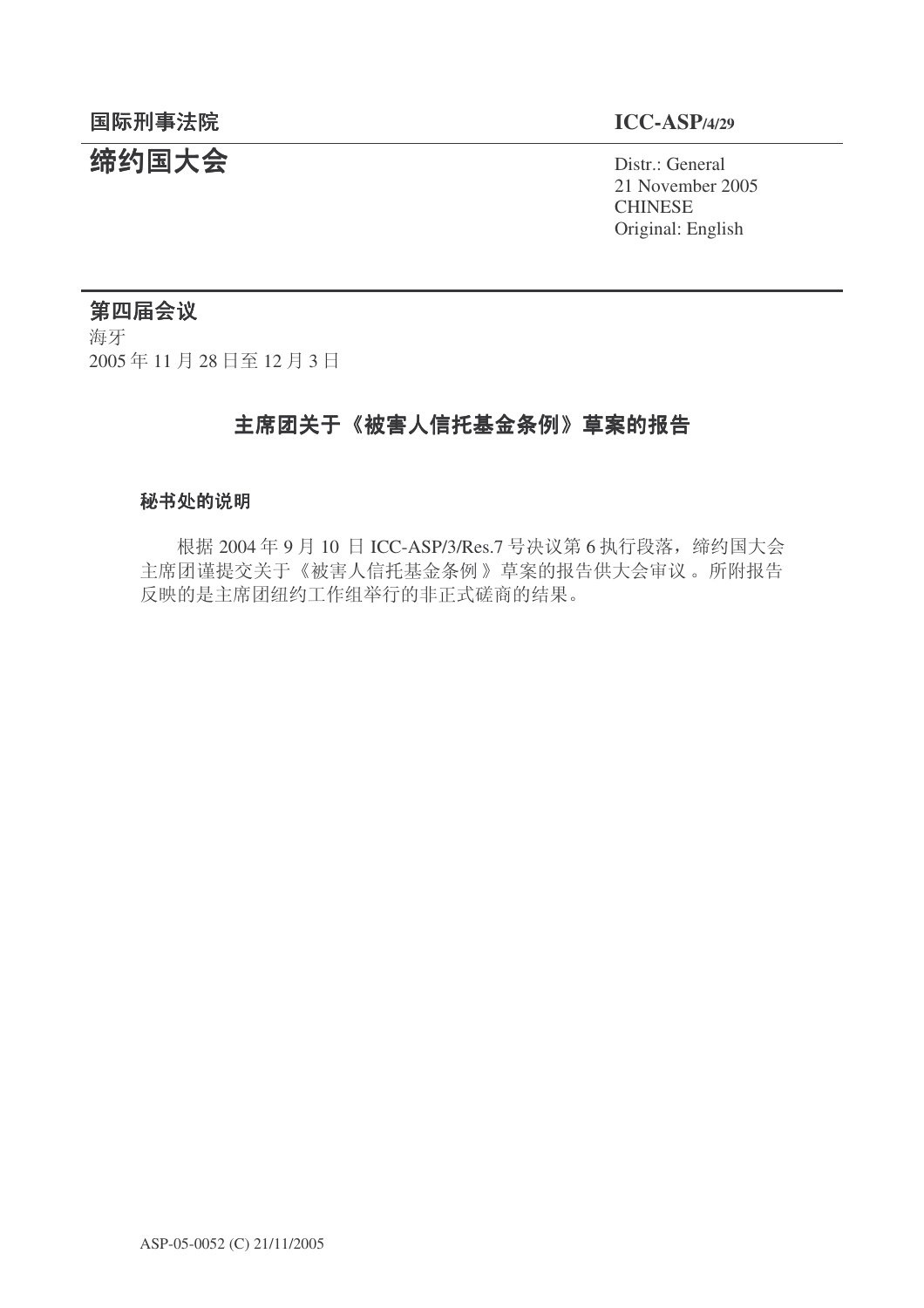## 主席团关于《被害人信托基金条例》草案的报告

1. 在其第三届会议上, 国际刑事法院罗马规约缔约国大会 (大会) 就《被害 人信托基金条例》草案作了如下决定:

"6. 鉴于情况紧迫, 要求主席团通过适当的机制以及通过与缔约国和 理事会协商, 进一步审议理事会准备的 《条例》草案, 并根据《罗马规 约》第79条第3款确定信托基金的管理标准,以便缔约国在第四届会议上 予以通过, 清缔约国就此提出他们的意见: "<sup>1</sup>

2. 根据 ICC-ASP/3/Res.3 号决议第 11 执行段落, 秘书处于 2004 年 11 月 5 日 向缔约国发出 ICC-ASP/3/S/8 号照会, 请他们在 2005 年 1 月 30 日之前向主席团 提出意见。

3. 根据大会在其第三届会议上通过的 ICC-ASP/3/Res.8 号决议, <sup>2</sup>大会主席团 于 2004 年 12 月决定建立两个工作组, 一个在海牙, 另一个在纽约。纽约工作 组的协调员 Allieu Ibrahim Kanu 大使阁下(塞拉利昂), 随后任命了一名协理 员以协助讲行关于《被害人信托基金条例》草案问题的讨论, 这是分配给该工 作组的仟务。

4. 根据主席团于 2004 年 12 月 1 日通过的该工作组的职责范围, 该工作组干 2005年5月4日和5日及8月3日和4日举行了会议。该工作组由缔约国和那 些对参加工作组表示了兴趣的国家组成。另外, 法院的书记官长派代表出席了 这些会议。

5. 在执行其任务时,该工作组依靠了缔约国向主席团提交的书面意见、向工 作组非正式递交的书面建议, 以及与会的各位代表的口头发言。仍在审议或那 些暂时同意的问题作为提议的修改意见或备选方案保留在了《条例》草案的案 文中。虽然为了将有关的问题归类, 讨论了对《条例》草案的结构进行某种改 动的可取性, 该工作组还是同意在主要的现存问题解决之前暂缓考虑结构问 题。缔约国有分歧意见的问题主要包括,对给信托基金捐助的资金进行拨款的 可能性(条例草案 30 和 31), 以及资金的使用和信托基金的启动(条例草案 51 和 53), 包括在这方面应分配给理事会和法院的作用。

6. 主席团现提交从纽约工作组协理员处收到的 《条例》草案案文。如以前所 指出的, 草案案文包括提议的修改和删除意见, 因此仍然需要进行大量的润色 工作, 包括其结构和描述。为此, 主席团建议大会在其第四届会议期间建立一 个工作组, 旨在最后为《条例》草案的修改案文讲行定稿供大会通过。主席团 的理解是, 愿意让其建议在第四届会议上得到讨论的代表团, 最好在会议开始 之前将意见直接提交给秘书处。

<sup>&</sup>lt;sup>1</sup> 国际刑事法院罗马规约缔约国大会正式记录, 第三届会议, 2004 年 9 月 6 日至 10 日, 海牙 (国际刑事法院出版物, ICC-ASP/3/25), 第 III 部分, ICC-ASP/3/Res.7 号决议。

 $^2$  同上, ICC-ASP/3/Res.8 号决议。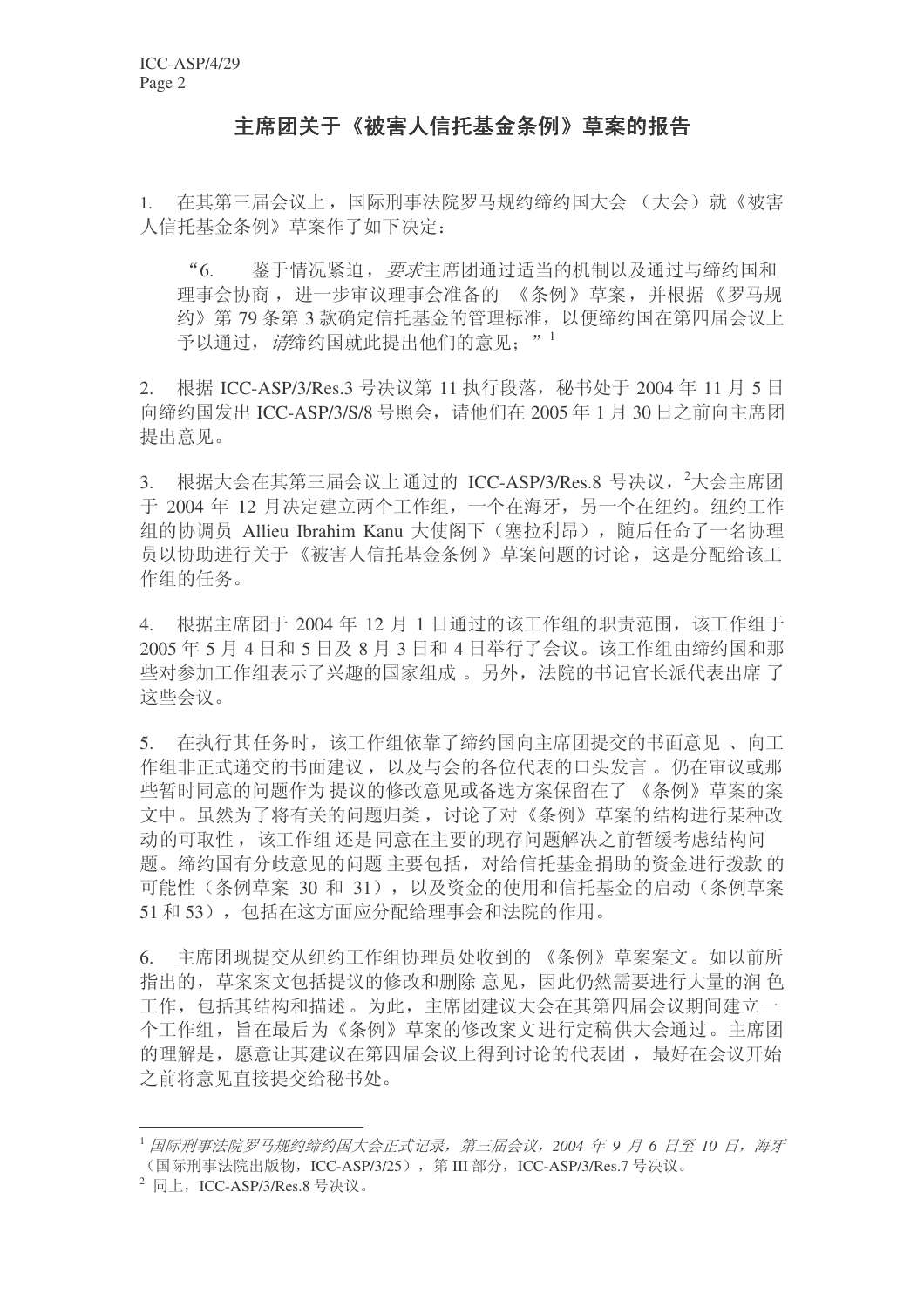## 附件

#### 《被害人信托基金条例》草案

## 第一部分 信托基金的管理和监督

## **I在I前的一章目标**】

[......]

## 第一章 理事会

## 第一节 选举理事会主席

1. 主席将由理事会成员的绝对多数选举产生。主席的任期到他/她各自作为理 事会成员的任期结束时为止。他/她可连选连任一次。如果主席因故不能出席某 次会议或在某次会议的一段时间不能出席, 他/她可指定另一名理事会成员代替 他/她的职位。如果主席不能履行他/她的职能,应选举一位新主席完成余下的任 期。

2. 主席应负责协调理事会的工作。

# 第二节

## $\n *W*\n$

3. 理事会至少每年在法院所在地举行一次例会。

4. 必要时,理事会可举行特别会议,主席将确定每次这样的特别会议开始的 日期、会期和地点。特别会议可以面对面开会或以电话、网络或电视会议的形 式举行。

5. 主席将决定理事会例会和特别会议的暂定议程。 主席可接受理事会其他成 员、缔约国大会秘书处、法院院长、检察官、书记官长关于议程项目的建议。 任何建议列入议程的项目均应附上说明性备忘录,而且如果可能,附上基本文 件或决定草案。所有材料应提前分发给理事会成员,而且如果可能至少在会议 召开前一个月分发。任何一次会议的暂定议程应在会议开始时提交理事会供审 议和通过。

6. 主席将主持每次会议。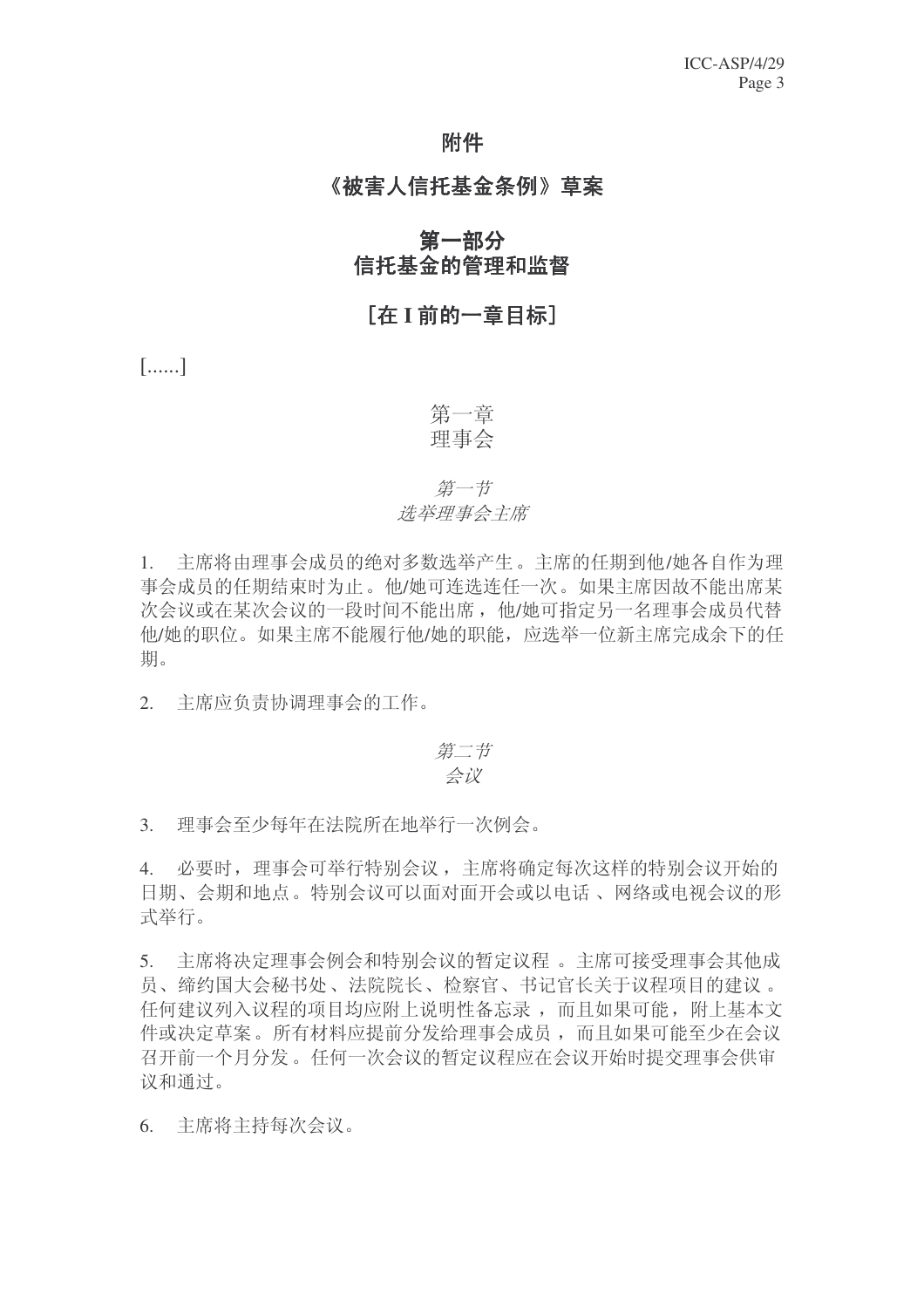7. 书记官长可以顾问身份参加理事会会议。信托基金秘书处的成员也可出席 理事会的会议。

8. 理事会可酌情邀请有相关专业知识的其他人参加特定会议,并就讨论的任 何问题作口头或书面发言和提供情况。

9. 作为一般规则,理事会应举行[公开][非公开]会议,除非理事会另有决定。 [当讨论保密性质的事项, 包括那些与被害人情况有关的事项时, 在这种情况 下, 理事会可举行非公开会议。1 理事会的决定 和记录 应视机密程度予以公 开, 而且传达给法院和有关缔约国, 必要时传达给执行伙伴, 并应尽量传达给 受益人。理事会会议结束时, 主席可通过其秘书处或必要时通过书记官处发表 一份公报。

10. 为了本《条例》的目的, 在电话、网络或电视会议期间, 所有与会的理事 会成员均被认为出席了会议。另外,可用电子签名签署某一文件或协定。

11. 理事会的工作语文为英文和法文。理事会可决定使用缔约国大会的另一种 工作语文,如果大多数有关人员都懂得和讲这种语文,而且如果使用这种语文 将有助于理事会会议的讲行。

#### 第三节

#### 理事会的决定

12. 理事会的决定应在面对面的会议以及电话、网络或电视会议的例会或特别 会议上做出。

13. 应尽量以协商一致做出决定。无法达成协商一致时, 所有决定必须由代表 多数理事会成员参加表决的成员中的多数批准。理事会的五名成员每人有一票 表决权。任何决定将需要由理事会成员的多数做出。

14. 如有必要, 在休会期间主席应与秘书处协商做出 行政性质的临时决定。随 后, 主席应根据上面第13 段阐明的程序将这些决定提交理事会批准。

15. 理事会可采取履行其职能所需要的补充行政程序。

#### 第四节 理事会的费用

16. 理事会成员应以个人身份无偿服务。

## 17. [理事会的支出将用法院的资金支付。1 [*删除《规则》17 和 22 中关于为被 害人信托基金供资的文字*|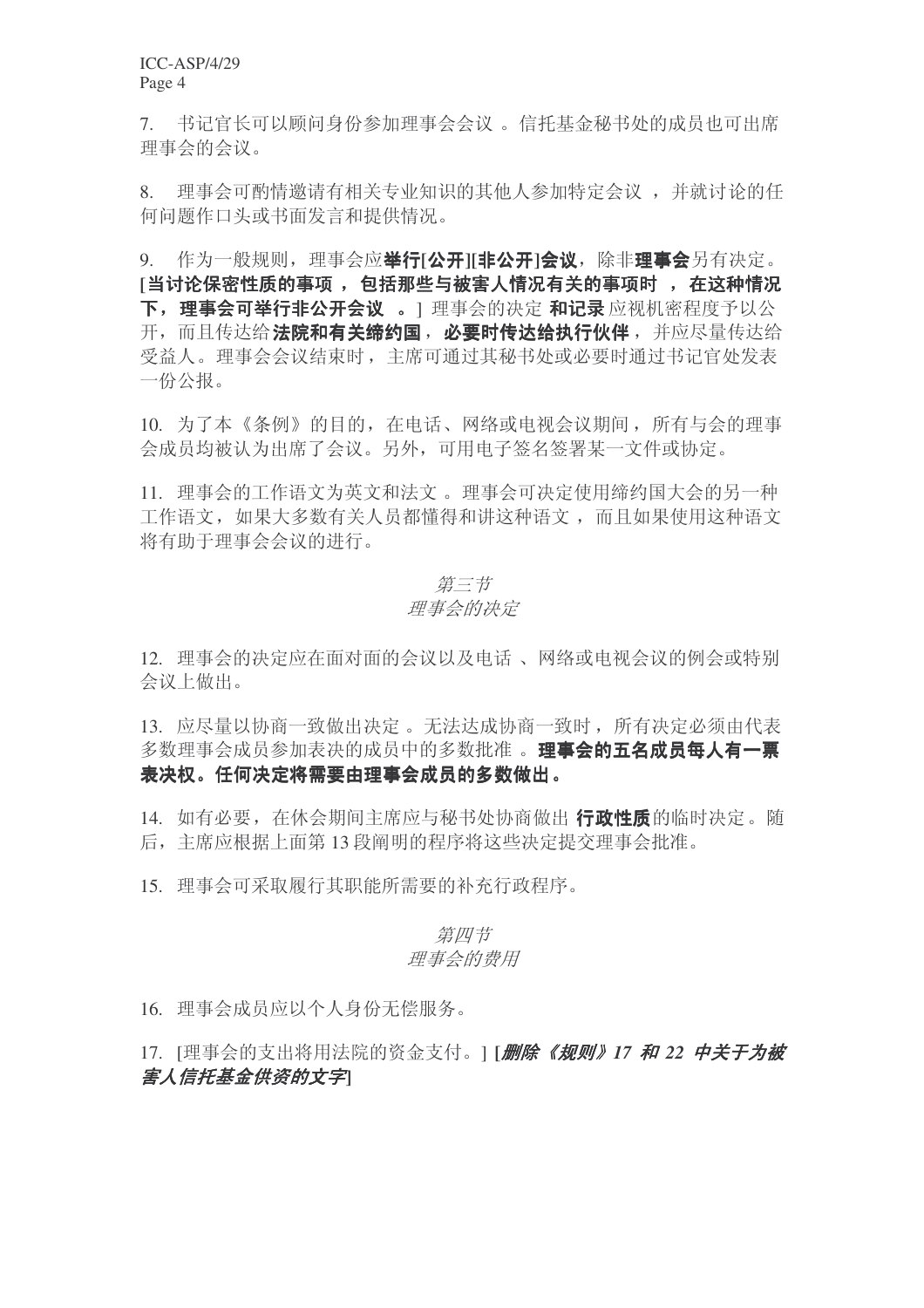## 第二章 秘书处

## 第一节 所在地和成立

18. 秘书处将负责信托基金的日常行政工作, 并提供理事会执行其任务时适当 运作所需要的协助, 包括起草理事会会议的议程。

19. 将根据缔约国大会关于为援助法院管辖权内的犯罪的被害人, 如规则 85 所 界定的, 如是自然人, 及其家属的决议附件第 6 段, 建立秘书处 。(**代之以** ICC-ASP/3/Res.7 号中决议的一段文字, 以此设立了被害人信托基金。因此《规 *则》18 和19 应合并在一起。)* 

## 第二节 秘书处提交报告

20. 秘书处应向理事会定期提交关于其活动的报告。

21. **[铭记秘书处的独立性** ], 秘书处应在接受书记官处协助的所有行政和法律 事务上与书记官长协商。

## 第三节 秘书处的费用

22. [秘书处的基本费用将由法院承担。如果缔约国大会决定扩大秘书处的能 力, 包括任命一名执行主任, 缔约国大会可考虑将这一扩大所需费用划归由信 托基金累积的自愿捐款支付。- 见规则 17 结尾的说明

## 第二部分 接受资金

## 第一音 基本考虑

23. 理事会应通过各种途径确保对信托基金和《程序和证据规则》规则 85 所界 定的本法院管辖权内犯罪的被害人 (如是自然人, 还有他们的家属) 的境况进 行宣传。

24. 信托基金的资金应来自:

[(a) 各国政府、国际组织、个人、公司和其他实体提供的自愿捐款, 但须 遵守缔约国大会通过的有关标准: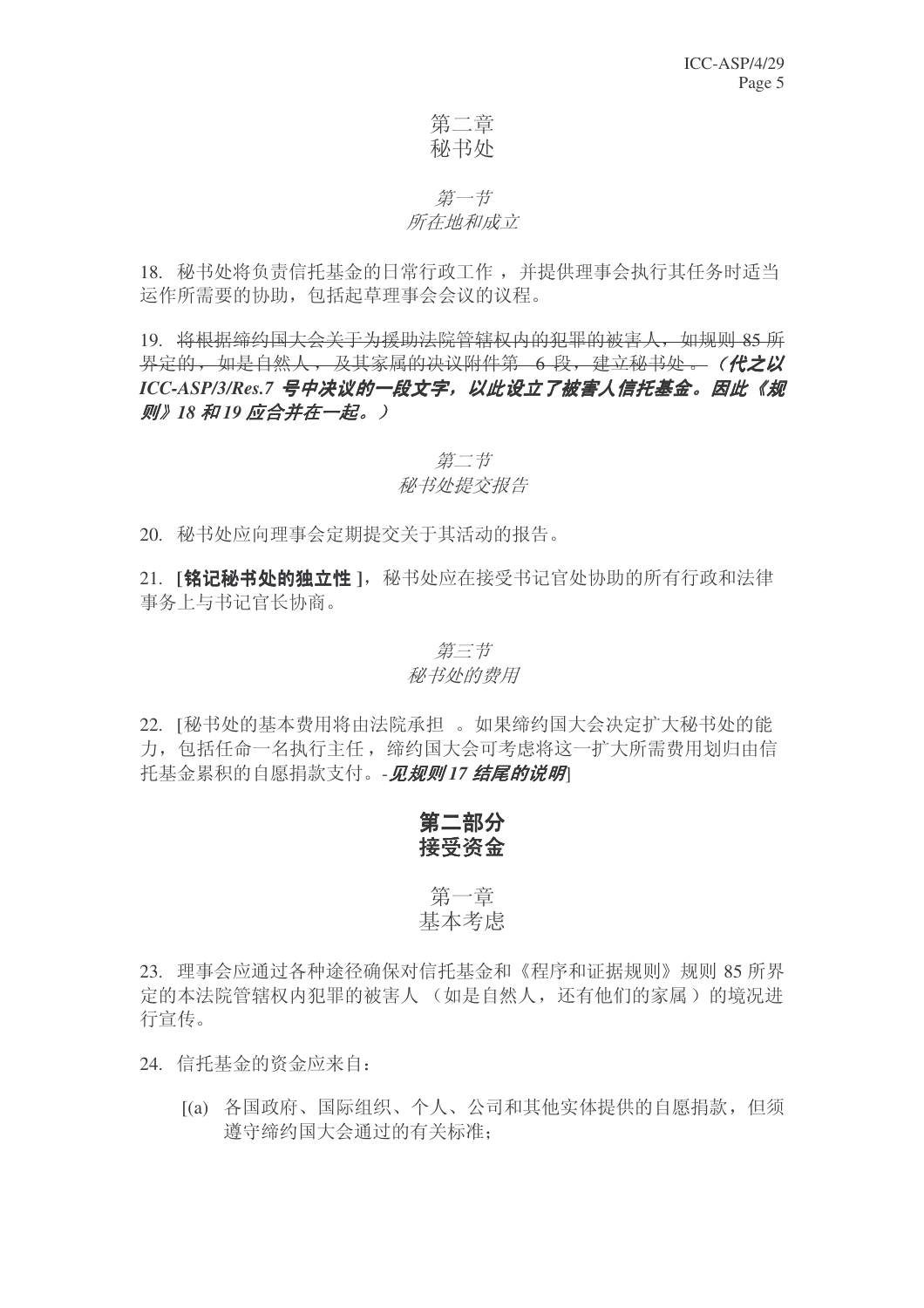- (b) 法院根据《罗马规约》("《规约》")第79 条第 2 款命令转入(c) 信托基金的、通过罚金和没收取得的财物:
- (c) 通过法院根据《程序和证据规则》规则 98 下达的赔偿命令所得到的 咨源:
- (d) 缔约国大会可决定分配给信托基金的非摊款资源。1[*这一规则应根据* 《规约》和《程序和证据规则》的思路制定\

## 第二章 白愿捐款

25. 在向缔约国大会提交的关于信托基金活动和项目的年度报告中, 理事会每 年均应呼吁为信托基金自愿捐款。

26. 在秘书处的支持下, 理事会应与各国政府、国际组织、个人、公司和其他 实体建立联系, 以为信托基金募集自愿捐款。

27. 理事会应通过关于如何从私人机构募集捐款的准则。

28. 信托基金将接受来自 6 号决议第 2(a)段所规定的来源的自愿捐款, 并将记 录这些来源和数额。

29. 理事会应建立能便利核实信托基金所收到的资金的来源的机制。

- 30. 信托基金应拒绝下列自愿捐款:
	- [a)] 被认为无论从哪方面看均不符合信托基金的目标和活动:
	- [b)] 被认为以与规则 31 不符的方式指定用途。在拒绝这一捐款之前, 信 托基金/理事会可寻求捐助方决定撤销对用途的指定或将其改**变成一** 种可以接受的方式。1

#### (如修改,规则30 放在规则31 后面)

31. 自愿捐款可<del>部分</del>由捐助方指定 [用于信托基金的活动或项目 ], 只要这笔款 项按捐助方的要求,

- [a)] 能使《程序和证据规则》规则 85 所界定的被害人(如是自然人, 还 有他们的家属) 受益:
- [b)] 不在种族、肤色、性别、语言、宗教、政治或其他见解、国籍、民 族或其他血统、财产、出身或其他地位等方面带有歧视性:以及
- c) 不导致资金在不同被害人群体之间明显不公平的分配。1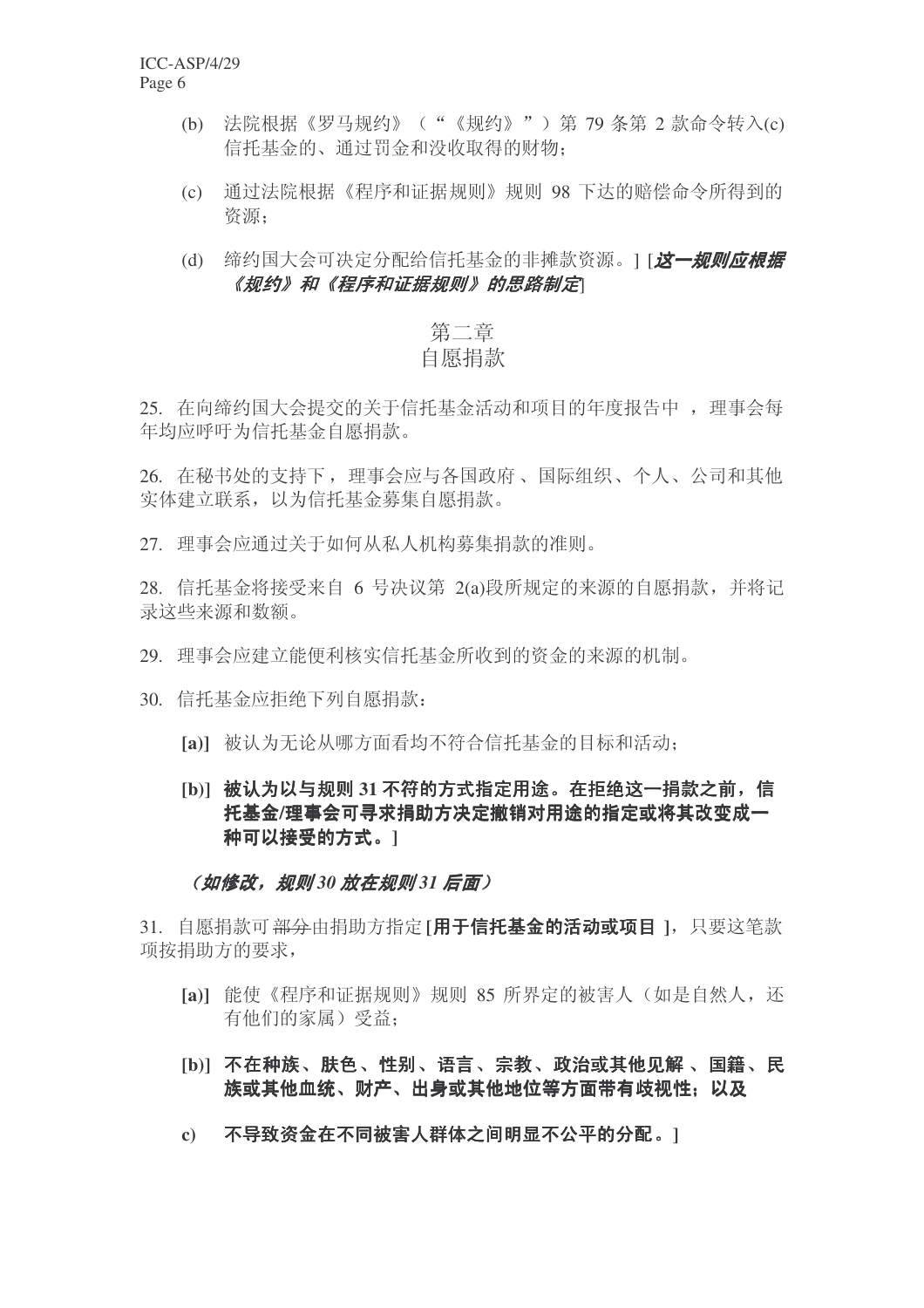32. 如果自愿捐款被指定用途, 而有关目的不能达到, 理事会在征得捐助方同 意后应把这笔捐款划入其总账户。

33. 理事会应定期审议自愿捐款的性质和水平, 以确保捐款的分配不会出现现 有资金和财产在不同的被害人群体中存在明显不公平的分配。为做到这一点, 理事会可采取具体措施, 以便在不同被害人群体中更公平地分配资金。

#### 第三章

## 罚金或没收所得的其他财物

34. 根据《程序和证据规则》规则 148, 应分庭的要求, 理事会将就转入信托 基金的罚金或没收所得提出书面或口头意见。

35. 根据《程序和证据规则》规则 221, 应院长会议的要求, 理事会应就财产 和资产的处置和分配提出书面或口头意见。

36. 信托基金将接受所有罚金和没收所得及法院命令转入信托基金的财物。

## 第四章 通讨赔偿杂得的资源

37. 信托基金将接受通过赔偿金获得的资源,并将根据《程序和证据规则》规 则 98 将这些资源与其他资源分开。基金应记录资源的来源和所收到的数额, 及 所附法院命令中关于如何使用这些资金的规定。

#### 第五章

## 缔约国大会分配的资源

38. 在向大会提交的年度报告中, 理事会可就缔约国大会可能分配给信托基金 的除摊款之外的捐款或其他捐助提出建议。

39. 在缔约国大会未对如何使用摊款之外的捐款或其他捐助做出规定的情况 下, 信托基金应把这些捐款划入其总账户, 以援助《程序和证据规则》规则 85 界定的被害人,如是自然人,还有他们的家属。

## 第六章 关于接受资金的操作问题

40. 信托基金应根据《财务条例和细则》细则 108(1)开设银行账户。

41. 信托基金的会计制度应使得资金可以分开, 以便利接受指定用途的捐助, 法院转入的、并规定了特别用途的罚金和没收所得的财物或通过赔偿金获得的 资源。

42. 将建立电脑追踪系统, 以使得能对下述方面讲行追踪, 主要是: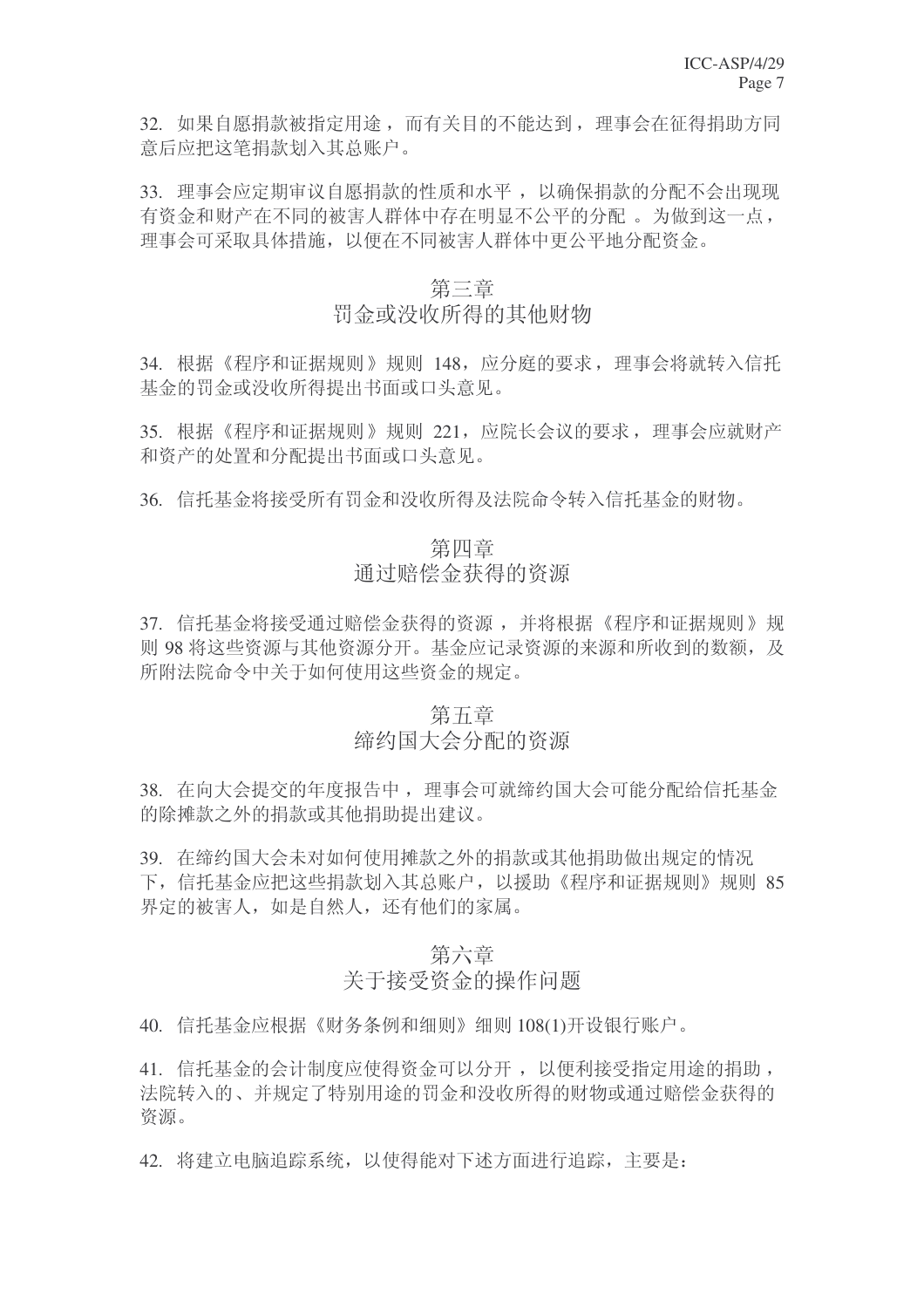- (a) 6 号决议第 2 段规定的资金来源, 包括捐助者的姓名、所在地、地 区、捐助日期和数额:
- (b) 所有指定用途的捐助请求, 包括请求的性质, 及最终商定的事项和收 到的指定用涂的捐助:
- (c) 收到的所有认捐、认捐的日期和性质、法院的任何后续行动以及实际 收到资金的日期:
- (d) 根据限制使用的类别和实际限制规定, 在信托基金内将资金分开的情 况:
- (e) 按资金来源、分配的性质及受益人列出的信托基金分配的所有资源:
- (f) 按分发日期、受益人收到的日期、或如可能, 按捐助者的付款日期列 出的受益人收到的所有已分发资源:
- (g) 所有按赠予各组织的方式分发的资源。与主系统分开但链接的一项计 划将按受赠方监测: 受益群体、赠予物品、赠予数额、在赠予合同下 的义务、报告的截止日期、核实完成及取得结果的情况。

43. 秘书处将接受缔约国大会可能决定分配给信托基金的资源。 秘书处应记录 资源的来源和收到的数额, 及所附任何关于资金应如何使用的规定。

44. 理事会应向法院通报在接收资金方面的任何困难和延误。

## 第三部分 信托基金的活动和项目

第一音 资金的使用

> 第一节 受益人

45. 信托基金的资源将用来援助《程序和证据规则》规则 85 所界定的、法院管 辖权内的犯罪的被害人,如是自然人,还有他们的家属[, 不管是被害人参加法 院诉讼还是在法院作证|。

第二节

通讨罚金和没收所得财物及赔偿金获得的资源

46. 当依照《规约》第 75 条第 2 款或第 79 条第 2 款或《程序和证据规则》规 则 98 分则 2-4 通过罚金或没收所得或赔偿金所获得的资源转入信托基金时, 理 事会应根据这些命令中所附规定或指示, 特别是关于受益人范围及赔偿金的性 质和数额的规定或指示, 决定如何使用这些资源。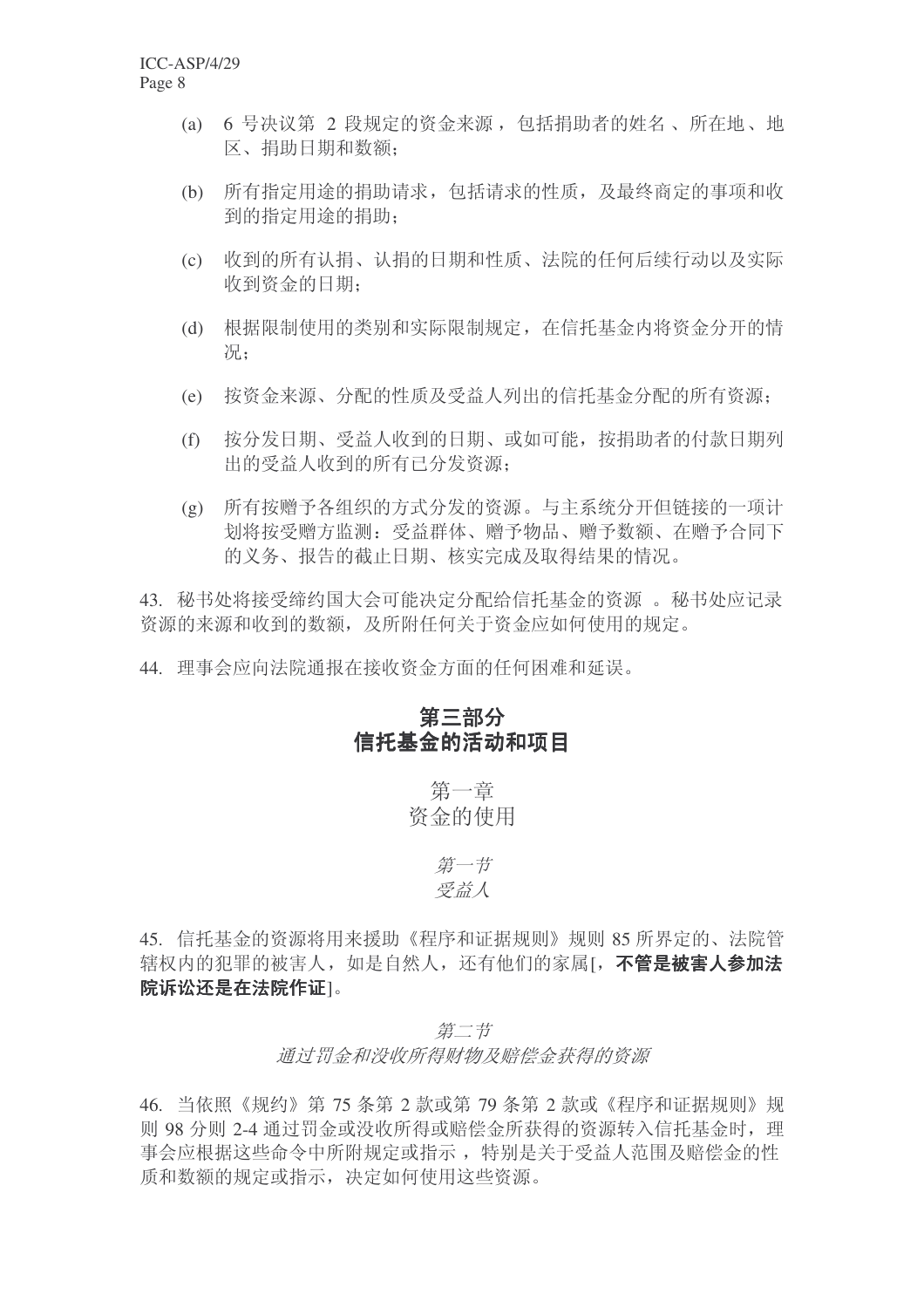47. 如果命令未附带进一步规定或指示, 理事会可根据《程序和证据规则》规 则 98. 考虑法院对正审理的案件所做的任何有关裁判以及特别是依照《规约》 第 75 条第 1 款和《程序和证据规则》规则 97 所做的裁判, 决定如何使用这些 资源。

48. 理事会可从有关分庭寻求如何执行分庭命令的讲一步指示。

49. 通过赔偿金获得的资源只可用于援助 《程序和证据规则》规则 98 所界定 的、受被定罪人的犯罪影响的被害人,如是自然人,还有他们的家属。

#### 第三节 信托基金的其他来源

50. 为这些规则的目的,《程序和证据规则》规则 98 分则 5 所规定的"信托基 金的其他来源"指的是除那些通过赔偿金、罚金和没收所得财物所获得的资源 之外的资源。

51. 信托基金的其他资源将用来援助《程序和证据规则》规则 85 所界定的犯罪 且因这些犯罪受到身心和 /或物质伤害的被害人, 如是自然人, 还有他们的家 属, 以便:

- (a) 当根据《规约》第 75 条第 2 款和《程序和证据规则》规则 98 分则 1-4. 法院直接给被定罪人下达命令时, 补充通过赔偿金获得的资源:
- (b) [ **选择方案** 1: 当预审庭根据《规约》第 15 条第 3 款授权开始讲行调 杳时, 或某一情势已由某个国家或安理会转交检察官, 而且检察官根 据《规约》第53 条决定开始调查时, 提供身体或精神康复或物质支 持。理事会将决定这一条款的适用性。1

**「***选择方案 2***:当预审分庭根据检察官提出的申请并根据 《规约》第** 58 条, 已发出对有合理根据认为已犯下法院管辖权范围内罪行的某 个人的逮捕令时, 提供(赔偿, 包括)身体或心理恢复或物质支 持。]

#### [选择方案3:反映规则53 备选方案3 的内容]

#### [选择方案4: 删除]

(c) [在特殊情况下, 即当上述情势或案件未受到法院调查或起诉, 因为 根据《规约》第 17 条, 对其有管辖权的某一国家已对其讲行了调杳 或起诉, 或当某一情势或案件由于《规约》第53条第1款 c 项或第2 款 c 项阐述的理由未受到调杳或起诉时, 提供身体或精神康复或物质 支持。理事会将要求预审庭决定这一条款的适用性,要考虑被害人的 境况和是否存在(或不存在) 国家或国际援助被害人及其家属的计 划。 **[ 删除]**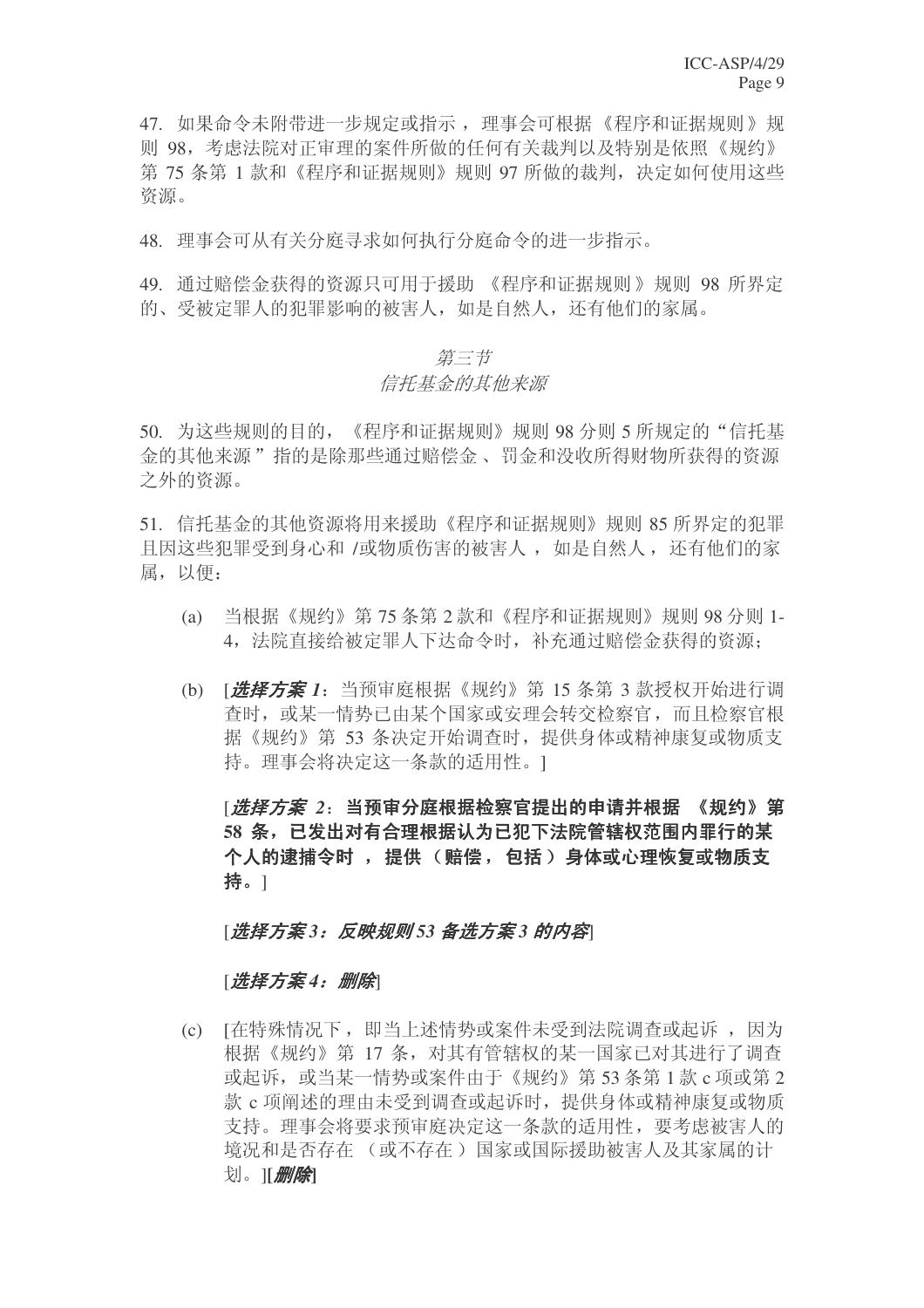## 第二章 信托基金的活动和项目的执行

#### 第一节 一般原则

## [x. 如法院不另外发出命令或当使用其他资源而不是诵过赔偿金 、罚金和 没收的财物得到的资源时, 一般来说, 信托基金通过个别付款提供集体赔 偿。1

52. 一旦根据第 53 段信托基金被认为要启动时, 理事会将只进行这一章所规定 的活动。

- 53. 为本条例的目的, 信托基金将在下列条件下被认为要启动:
	- (a) 法院命令

当法院对被定罪人下达赔偿命令和根据《程序和证据规则》规则 98 分 则 2-4 命令赔偿金要存入信托基金或通过信托基金进行赔偿时。

(b) [ **备选方案**1: 必要时由检察官启动一项调查或经预审分庭授权开始一项调查

当预审分庭根据《规约》第15 条第 3 款和第 53 条授权开始一项调杳 时, 或当某一缔约国或安理会按《宪章》第 7 章的规定将某一情势转交检 察官,而且检察官根据《规约》第53条决定开始调查时。理事会将决定这 一条款的适用性。1

#### *(b)* [备选方案2: 依照《规约》第58 条发出逮捕令

当在一项调查开始后的 任一时间, 预审分庭根据检察官的申请并依照 《规约》第 58 条,对有合理根据被认为已犯下法院管辖权范围内的罪行的 某个人发出逮捕令时。理事会将决定这一条款的适用性。1

(b) [备选方案3: 上诉分庭依照《规约》第82 条对可受理性或管辖权所做 最终裁判

在特殊情况下,如果

- (i) 上诉分庭依照《规约》第82 条对上诉和依照第18 和 19 条对有 关可受理性或管辖权的任何质疑做出了最后裁判;
- (ii) 这种启动将不预先决定应由审判分庭决定的任何问题也不妨碍 依照《规约》第66 条所做的无罪推定: 以及
- (iii) 信托基金的启动只代表为被害人及其家属的福利提供身心康复 **或提供物质支持的可能性。**〕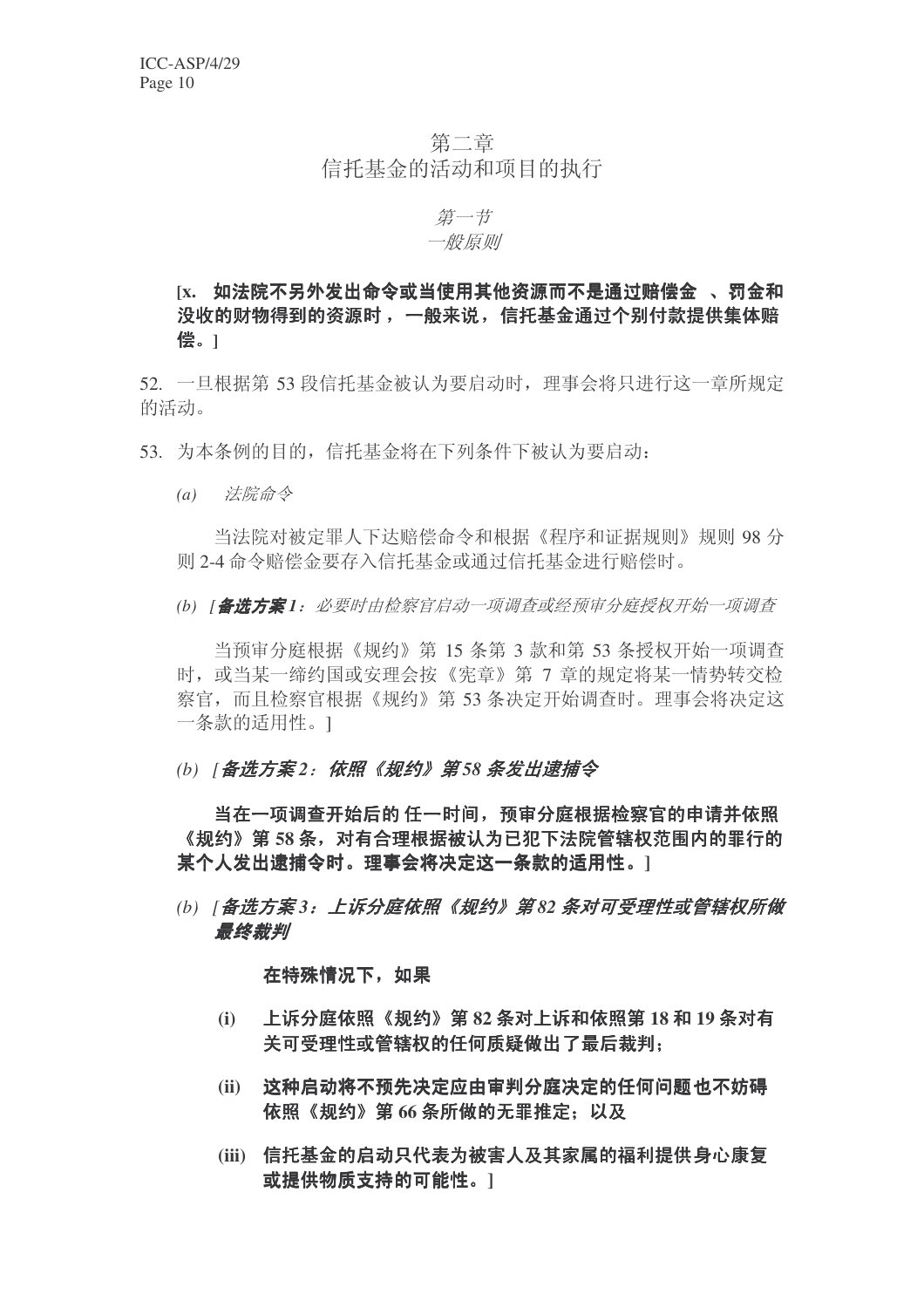#### 上诉分庭在收到理事会和其他有关各方的陈述材料后, 将决定这 一条款的话应性。

- *(b)* [备选方案4: 删除]
- *(c) [预审分庭的决定*

在特殊情况下, 即某一情势或案件未受到法院调杳或起诉, 因为根据 《规约》第17 条对其有管辖权的某一国家已对其讲行了调查或起诉, 或某 一情势或案件由于《规约》第53条第1款 c 项或第2款 c 项所阐述的理由 未受到调杳或起诉时, 理事会将要求预审分庭决定这一条款的适用性, 要 考虑被害人的状况和是否存在 (或不存在) 国家或国际援助被害人及其家 属的计划。1[*删除*]

Ѡ㡖 ᓊ

54. 一旦根据上面第 53 段启动了信托基金, 理事会主席可通过基秘书处或必要 时书记官处发表一项公报。

55. 公报可根据第 53 段说明理事会活动和项目的基础, 并可酌情提供补充信 息。可随公报发出要求自愿捐助的呼吁。

56. 理事会可为筹集自愿捐助进行它认为必要的外延和宣传活动。理事会可在 这一事情上请求书记官长的协助。

> $I$  第三 节 如果理事会的活动和项目因法院的一项决定而发起

#### 说明: 将根据对规则 51 和 53 的讨论重新考虑第 3 和 4 节

57. 当法院根据《程序和证据规则》规则 98 分则 2-4 命令被定罪人将赔偿金存 入信托基金或通过信托基金进行赔偿时, 秘书处应制定一项执行法院命令的计 划草案供理事会批准。

58. 理事会在制定执行计划草案时,可与《程序和证据规则》规则 85 所界定的 被害人, 如是自然人, 还有他们的家属, 及他们的法律代理人协商, 并可与任 何有能力的专家和专家组织协商。

59. 根据法院的命令, 信托基金在决定赔偿金的性质和/或数额时, 应主要考虑 下列因素: 犯罪的性质、对被害人的具体创伤和证实这些创伤的证据的性质、 以及受益群体的人数和所在地。

60. 理事会将决定是否用 "信托基金的其他来源 "补充通过赔偿金获得的资 源, 并应向法院说明情况。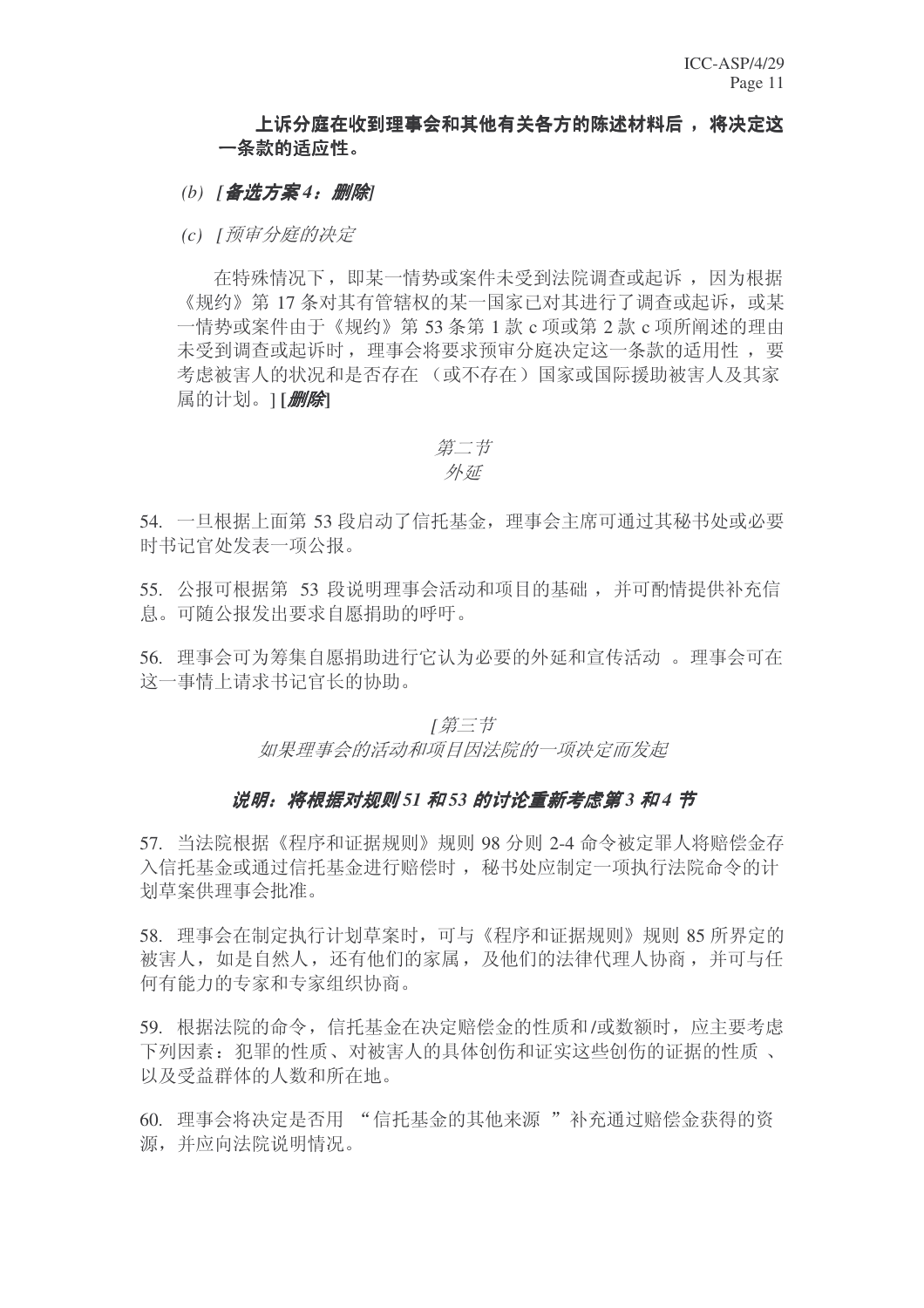ICC-ASP/4/29 Page 12

61. 信托基金应通过书记官长向有关分庭提交执行计划草案, 并在必要时就发 放赔偿金出现的任何问题与有关分庭协商。

62. 信托基金应根据分庭的命令, 向分庭提供发放赔偿金的最新进展情况。在 执行期结束时, 信托基金应向有关分庭提交最后陈述和财务报告。

#### 第四节

#### 如果信托基金的活动和项目因某项调查的开始或预审分庭的决定而发起

63. 从信托基金的活动和项目因检察官开始的一项调查 (必要时在预审分庭的 授权下)而发起之时起,或在预审分庭应理事会的请求做出决定的特殊情况 下, 理事会可用信托基金的其他资源援助《程序和证据规则》规则 85 所界定的 被害人, 如是自然人, 还有他们的家属。

64. 理事会可就可能涉及到的潜在受益人的情况、联系和协助他们的可行性以 及提出的任何分配计划,与《程序和证据规则》规则 85 所界定的被害人, 如是 自然人,还有他们的家属,及其法律代理人进行协商。

65. 理事会将决定活动和项目领域的优先重点, 要考虑可用的资源及资源的分 发不应造成现有资金和财物在不同被害人群体中明显不公平的分配。 信托基金 可请专门解决众多活动和项目优先重点问题的国际或国家组织提出建议。1

#### 第三章

#### 依照规则 98 分则 2 给被害人的个人赔偿金

第一节

#### 法院确定了每个受益人的情况

66. 当法院根据《程序和证据规则》规则 98 分则 2 命令被定罪人将赔偿金存入 信托基金时, 执行草案应列出赔偿金适用的被害人的姓名和所在地, 如已知 (要保密), 信托基金打算为收集尚缺细节所采取的程序和发放办法。

#### 第二节

#### 法院未确定受益人的情况

67. 如果不知道被害人的姓名和/或所在地, 或如果被害人的人数使得秘书处不 可能或不大可能精确地确定这些人, 秘书处应列出如法院命令所规定的、所有 有关被害人群体的人口/统计数据,并应列出确定任何尚缺细节的办法供理事会 批准。

68. 这些办法可包括:

(a) 使用人口数据确定受益群体人数: 和/或: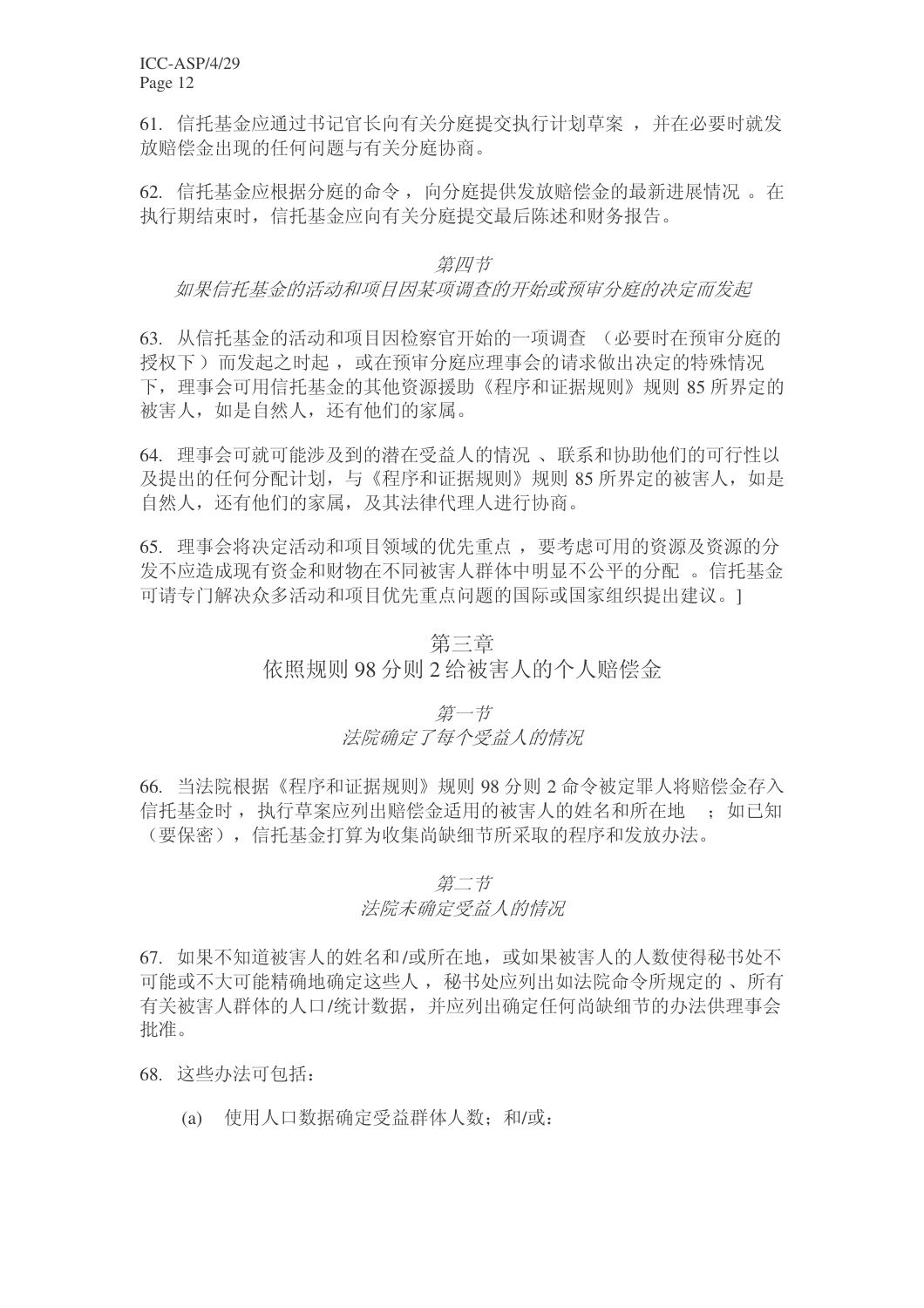- (b) 走到这一受益群体中去, 邀请其中在赔偿过程中尚未确认的可能成员 向信托基金确认他们的身份,而且如有必要,可与有关的国家、政府 间组织以及各国或国际非政府组织合作采取这些行动。理事会在考虑 被害人的境况和所在地之后,可确定一个接受通信的合理截止日期。
- (c) 在酝酿这些办法时, 秘书处可与被害人或他们的法律代理和单个被害 人的家属, 以及有关人士、有关国家及任何有能力的专家或专业组织 进行协商。

## 第三节 核实

69. 秘书处应根据法院命令中规定的原则, 核实任何向信托基金说明身份的人 事实上的确是受益群体中的成员。

70. 理事会应在不违反法院命令中做出的任何规定的情况下, 为核实工作确定 证明标准,同时要考虑受益群体的实际境况和能得到的证据。

71. 理事会将批准收益人的最后名单。

72. 在考虑了受益人的紧急情况后, 理事会可决定实行分阶段或重点核实和发 放的程序。在这种情况下, 理事会可选择某一被害人群体中的一小部分优先进 行核实和发放。

#### 第四节

#### 赔偿金的发放

73. 在考虑了受益人的当前情况和所在地后, 信托基金将决定向受益人发放赔 偿金的方式。

74. 必要时, 信托基金可决定利用中间人, 以便利赔偿金的发放, 这样做将会 更广泛地接触受益群体,而且将不会产生任何利益冲突。 中间人可包括在受益 群体身边工作的有关国家、政府间组织以及各国或国际非政府组织。

75. 在执行发放计划之后, 秘书处应有程序证实受益人已收到赔偿金。要求受 益人以书面或其他确认方式说明已收到赔偿金, 而且这些回复件应由秘书处保 留。还应抽杳和监测赔偿金领取情况, 以避免不可预见的困难或可能的欺诈或 腐败。

#### 第四章

#### 依照规则 98 分则 3 给被害人的集体赔偿金

76. 当法院命令被定罪人应通过信托基金进行赔偿,而此时被害人的人数、赔 偿范围、形式和方式使得进行集体赔偿更为合适时,根据 《程序和证据规则》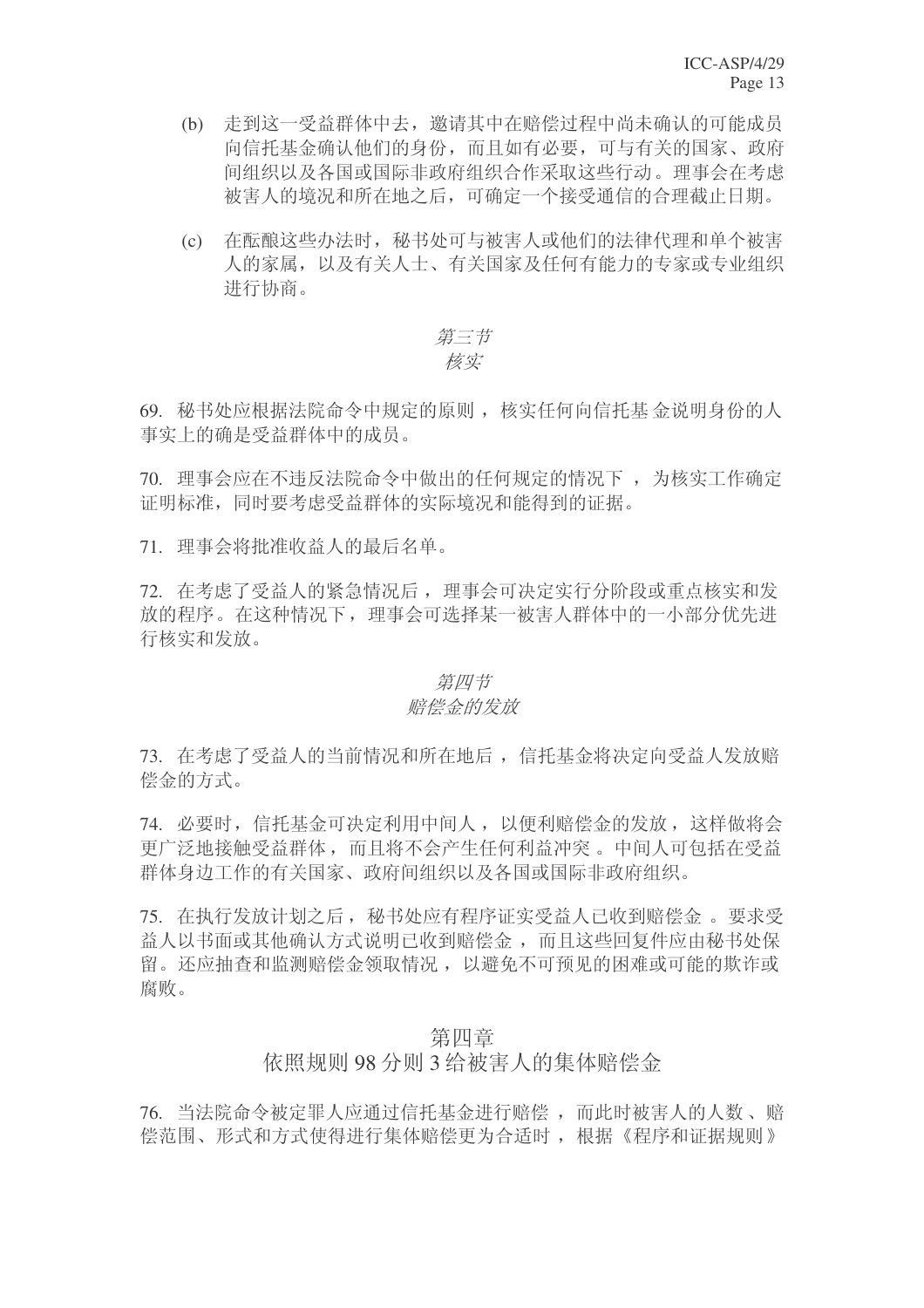ICC-ASP/4/29 Page 14

规则 98 分则 3, 执行计划草案应规定集体赔偿的确切性质(如法院并未具体说 明的)以及执行的方法。在这方面做出的决定应由法院批准。

77. 理事会可就集体赔偿的性质和执行方法,与《程序和证据规则》规则 85 所 界定的被害人,如是自然人,还有他们的家属,以及他们的法律代理人协商, 并且也可与任何有能力的专家或专业组织进行协商。

78. 信托基金可确定中间人或父母, 或请求对赔偿金的发放提出建议。

79. 秘书处应有监测集体赔偿金发放的程序。

#### 第五章

依照规则 98 分则 4 给政府组织、国际或国家组织的赔偿金

80. 如法院根据《程序和证据规则》规则 98 分则 4. 命令被定罪人对某政府间 组织、国际或国家组织的赔偿应通过信托基金讲行,如法院未具体说明,执行 计划草案应包括下述方面。

- (a) 有关的组织和它们的有关专业技能概述:
- (b) 有关组织为执行法院命令而将要履行的具体职能的清单:
- (c) 理事会和有关组织之间的谅解备忘录和 /或其他合同条款, 其中要列 出作用和责任, 监测和监督。

81. 在不影响法院全面监督工作的情况下, 秘书处应监督有关组织在执行法院 命令方面的工作。[理事会应根据与秘书处进行监督有关的规则 15 制定准则和 程序。1

82. 关于根据规则 98 分则 2, 对被害人讲行个人赔偿及根据规则 98 分则 3 对被 害人进行集体赔偿的规定, 将在适当修改后酌情适用理事会执行规则 98 分则 4 的程序, 这还取决于法院是否已说明赔偿金是给个人的还是给集体的。

# **(2)**ߚϝ䚼**[** 为大会问责所做的安排、预算和财务委员会、外聘审计员1

## 第六章第四部分 最后条款

第一节 修正

83. 这些规则可由**缔约国大会做出决定** 进行修改。修改这些规则的建议可由缔 约国、法院或理事会提出。理事会的建议应由一项必须经代表理事会大多数成 员参加投票的成员中的多数批准的决定做出。建议修正的决定将在面对面的会